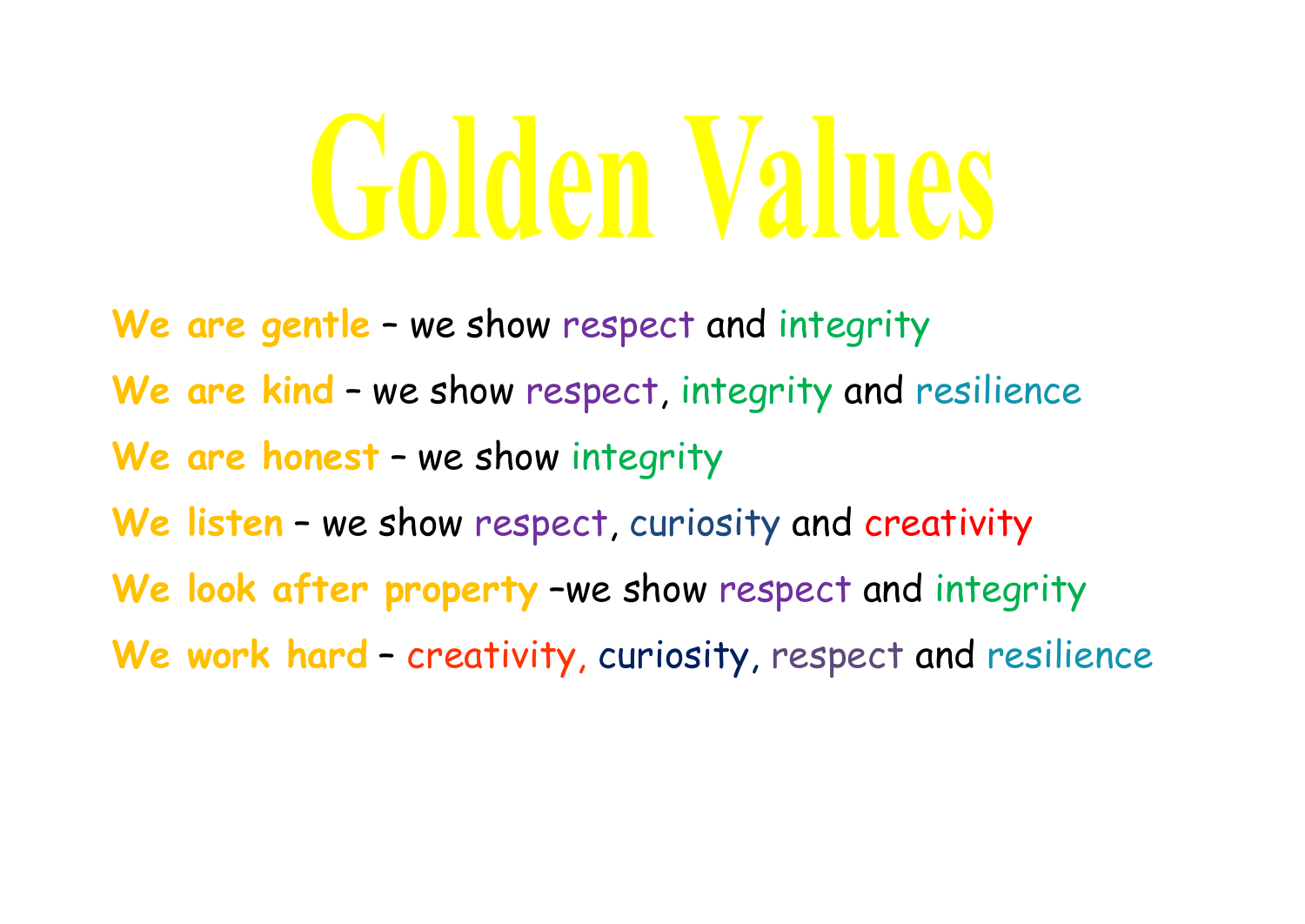## **Behaviour Expectations at Muswell Hill Primary**

#### **It is important that all colleagues insist on high standards of behaviour from all children and adhere to the following:**

- Children are expected to walk in a single file, quietly and sensibly going in and out of the building and walking around the school.
- Children are expected to be silent when entering and leaving the hall for assembly.
- Children to have a lining up order (this may be register order).
- Teachers and support staff take responsibility for their own class.
- All staff use positive language and praise.
- All staff use restorative conversations and follow the behaviour systems to resolve conflicts.
- In class use a Regulation Station for calming down and regulating emotions.
- In class display banner….'We are making good choices by…….'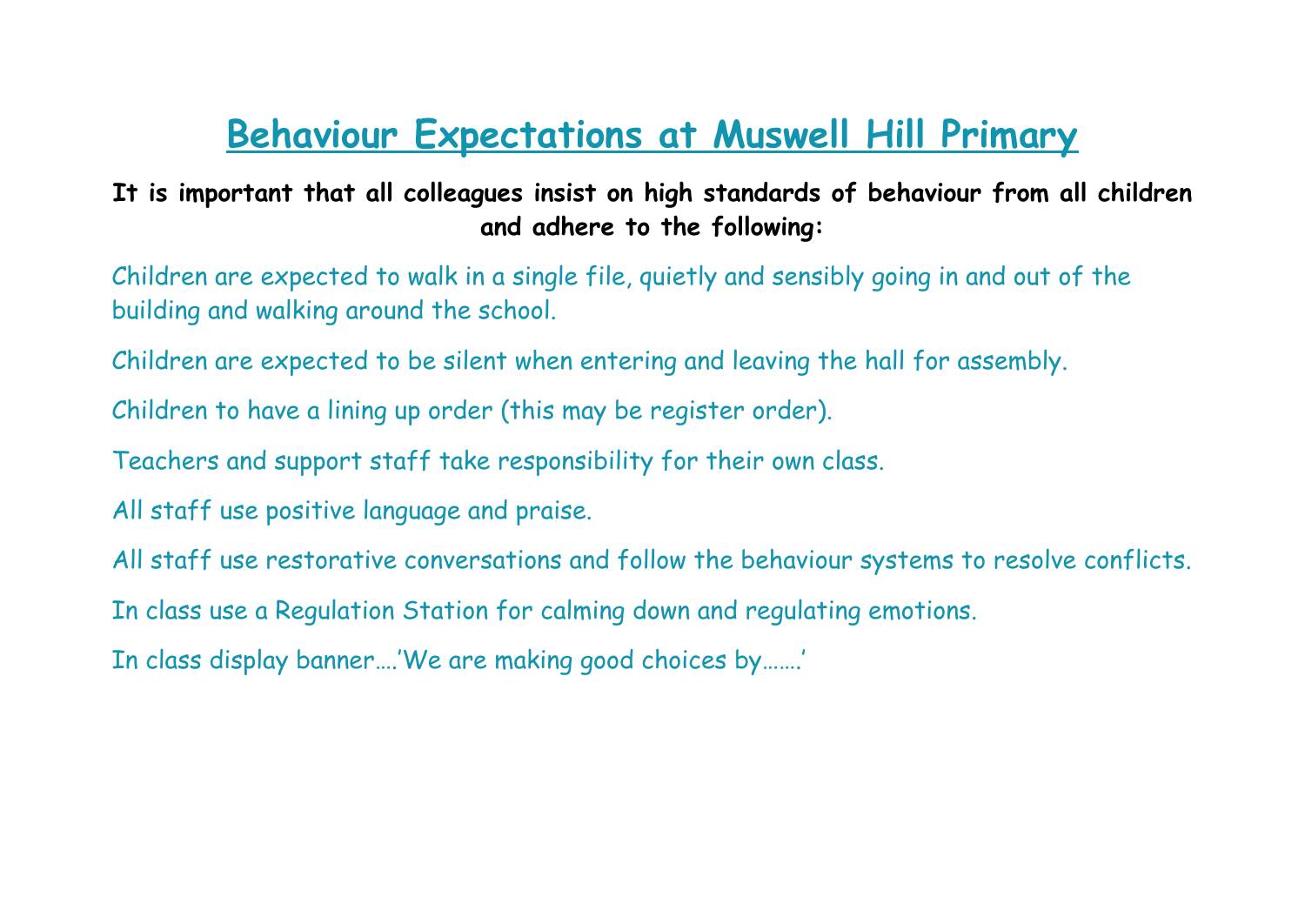### **Playground Charter**

**We have the right to feel safe in the playground and the responsibility to use kind hands, feet and voices.**

**We have the right to use the playground equipment and the responsibility to look after it.**

**We have the right to play with others and the responsibility to play kindly and fairly.**

**We have the right to be happy in the playground and the responsibility to tell a grown up if there is a problem or we are feeling sad.**

**We have the right to play football on our day and the responsibility to play fairly and to keep the football contract.**

## **Football Contract**